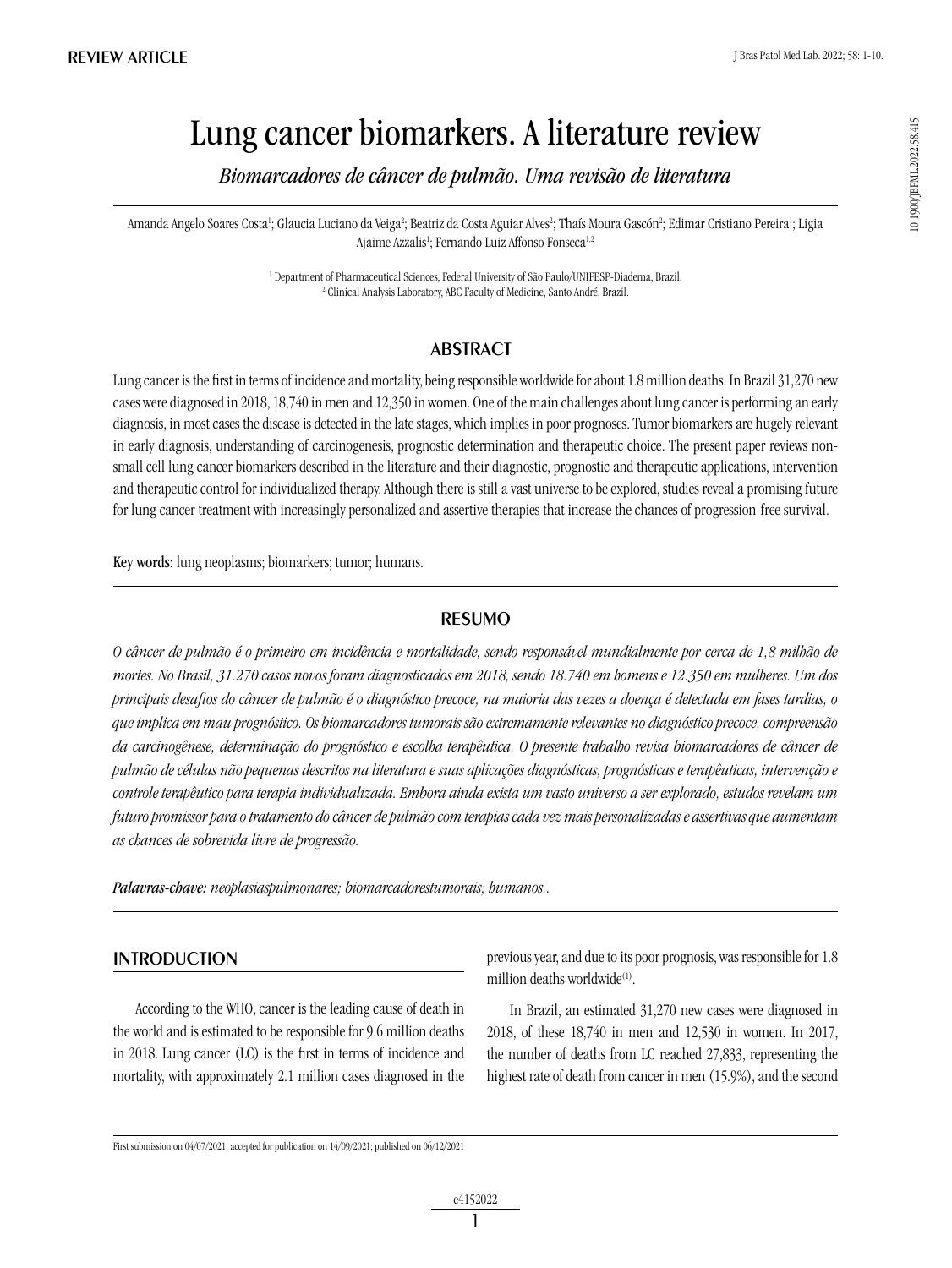highest rate in women (11.4%), second only to breast cancer (16,  $2\%$ ) which is more prevalent in this population<sup>(2,3)</sup>.

LC can be classified into two main types, according to the cells that initiate it, these being: non-small cell LC and small cell LC. Non-small cell LC is the most prevalent type and within this group are squamous cell carcinoma, large cell carcinoma and adenocarcinoma. Small cell LC is less common and tends to spread more rapidly than non-small cell LC. Most cases of LC are caused by smoking, however there are other factors that can influence the development of the disease, such as family history, secondhand smoke, radiation or occupational exposure to certain chemicals and pollutants<sup>(4)</sup>.

Diagnosis of this disease is performed through chest radiography in most cases, an easy to perform and relatively lowcost exam, but it can also be done through computed tomography, positron emission tomography, bronchoscopy and biopsy<sup>(5)</sup>. One of the main challenges in LC is to make an early diagnosis, in most cases the disease is detected already in its late stages, which implies a poor prognosis. Therefore, it is necessary to understand molecular biomarkers, which defined in a general and simplified way, are components that distinguish between the normal status and the abnormal status of a cell, thus aiding in the early diagnosis, the understanding of carcinogenesis, prognostic determination and the choice of therapy. To start LC treatment, it is necessary to assess the histological type of the cancer, its size and location, its stage and the general health conditions of the patient. The choice of therapy is individualized for each patient and this is not always a simple task, the decision process must count on the participation of a multidisciplinary team together with the patient<sup> $(6)$ </sup>.

The range of treatments includes surgery, chemotherapy, radiotherapy, target therapy and/or a combination of these modalities, depending on the type of cancer and how advanced the stage is. Surgeries can be of three types, segmentectomy and wedge resection (when a small part of the lung is removed), lobectomy (the entire lung lobe affected by the tumor is removed) and pneumectomy (complete removal of the lung).

Taking into account the aforementioned information, the present work reviews the main biomarkers of non-small cell LC and their applications in diagnosis, prognosis and intervention, in addition to therapeutic control for individualized therapies.

### MATERIAL AND METHODS

This bibliographic review seeks to understand the role of biomarkers in the population of patients with non-small cell LC, as they can assist in early diagnosis, in assessing disease progression, in choosing the therapeutic intervention and what to expect in the future.

To elucidate the questions in this review, the electronic database PubMed was used, which comprises more than 29 million citations from MEDLINE's biomedical literature, life science journals and online books. The research was carried out in April/2019 and research carried out in humans and published in the past 5 years (2014-2019) in Portuguese or English were selected.

The terms used as research descriptors were: "biomarkers", "non-small lung cancer" and "humans". The search followed the MeSH (Medical Subject Headings) strategy, resulting in the following headings: (("Biomarkers" [Mesh]) AND "Carcinoma, Non-Small-Cell Lung / diagnosis" [Mesh]) AND "Humans" [Mesh].

The resulting studies were submitted to the following inclusion criteria: clinical studies involving humans, published in the past 5 years, in English or Portuguese, with abstract and full texts. Review studies, meta-analyses, editorials, letters, case studies and clinical studies in animals were excluded.

As a result of the research, 1,317 studies were obtained. After applying the inclusion criteria, 17 studies were included, one of which was in French, at the end of the process 16 studies were selected. After the selection process, the abstracts were read and studies that were not related to biological biomarkers were excluded, totaling the number of included studies to 8.

The selected articles are organized in the Table 1 below according to the author, year of publication, aim, methodology, outcomes and whether or not there was funding.

#### EGFR (Epidermal Growth Factor Receptor) Mutation

The epidermal growth factor (EGFR) receptor, also known as: ERBB; HER1; mENA; ERBB1; ERBB2; PIG61; NISBD2, encodes a transmembrane glycoprotein of the protein kinase family. This protein is a cell surface receptor, which binds to the epidermal growth factor, and this binding induces the dimerization of the receptor and the autophosphorylation of the tyrosine kinase domain, leading to the activation of signaling cascades for cell growth, differentiation, migration, proliferation and apoptosis<sup> $(7)$ </sup>.

The EGFR coding gene is located in the short arm of chromosome 7 (7p11.2), the EGFR transmembrane protein is composed of 28 exons and three domains: N-terminal extracellular domain, lipophilic domain and the intracellular tyrosine kinase domain C-terminal and encodes a protein of 1210 amino acids<sup> $(7,8)$ </sup>.

EGFR is usually overexpressed in many types of epithelial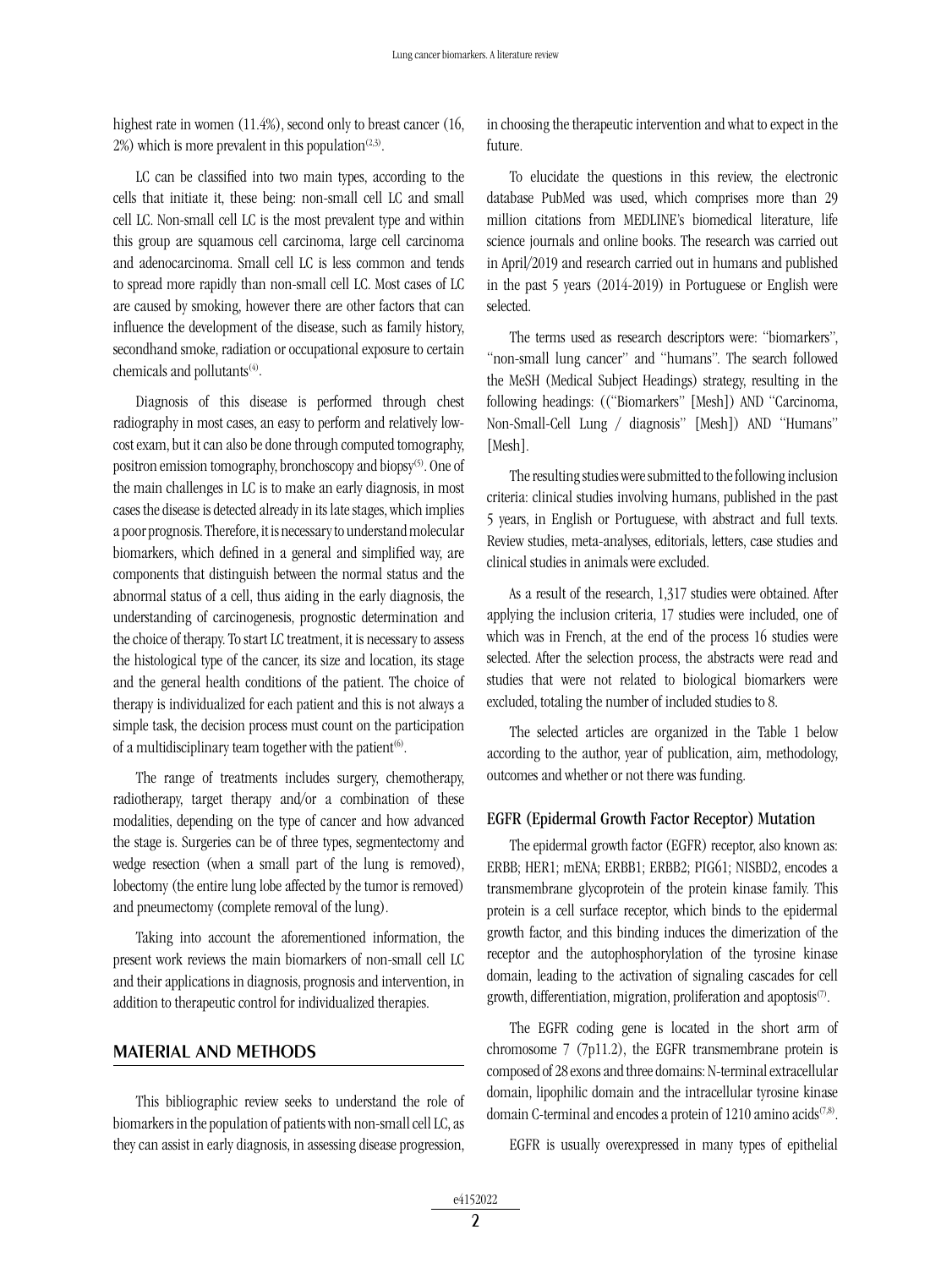| TABLE 1-Summary table of selected articles<br>Author/year | Aim                                                                                                                                                                                                                                                                                                                                        | Methodology                                                                                                                                                                                                                                                                                                                                                                                                                                                                                                                                                                                                                                                                   | <b>Outcomes</b>                                                                                                                                                                                                                                                                                                                                                                                                                                                                                                                                      | Funding                                                                      |
|-----------------------------------------------------------|--------------------------------------------------------------------------------------------------------------------------------------------------------------------------------------------------------------------------------------------------------------------------------------------------------------------------------------------|-------------------------------------------------------------------------------------------------------------------------------------------------------------------------------------------------------------------------------------------------------------------------------------------------------------------------------------------------------------------------------------------------------------------------------------------------------------------------------------------------------------------------------------------------------------------------------------------------------------------------------------------------------------------------------|------------------------------------------------------------------------------------------------------------------------------------------------------------------------------------------------------------------------------------------------------------------------------------------------------------------------------------------------------------------------------------------------------------------------------------------------------------------------------------------------------------------------------------------------------|------------------------------------------------------------------------------|
| Marchetti A, et al<br>$-2014$                             | To investigate the feasibility<br>of detecting EGFR mutations<br>in circulating tumor cells of<br>patients with non-small cell<br>LC by coupling the CellSearch<br>system with next generation<br>sequencing (NGS) in the<br>454 GS Junior system (454<br>Life Sciences, Branford, CT<br>and Roche Applied Sciences,<br>Indianapolis, IN). | Blood samples were collected<br>from 37 patients participating in<br>the TRIGGER study, a prospective<br>multicenter phase II trial of<br>erlotinib in patients with advanced<br>non-small cell LC with EGFR-<br>activating mutations in tumor<br>tissue. 10 circulating tumor cells<br>(CTC) were prepared from breast<br>cancer patients without EGFR<br>mutations in their primary tumors<br>and 12 samples from healthy<br>subjects were analyzed as negative<br>controls. The CTC preparations,<br>obtained with the VeridexCellSearch<br>System, were subjected to the latest<br>generation ultra-deep sequencing<br>(NGS) in the 454 GS junior<br>platform from Roche. | The Cell Search system,<br>together with NGS, has been<br>reported to be highly sensitive<br>and specific as a diagnostic<br>tool for the analysis of<br>EGFR mutations in CTC<br>preparations, with potential<br>clinical impact, and may be<br>particularly useful in cases<br>with a very limited amount<br>of biological material or for<br>monitoring the mutational<br>status of the tumor during<br>treatment, with special<br>emphasis on the presence of<br>mutations involved in the<br>acquisition of resistance to<br>TKI <sub>S</sub> . | Roche Pharmaceutical<br>Industry                                             |
| Sun M, et al - 2014                                       | To explore the pattern of<br>SPRY4-IT1 expression in non-<br>small cell LC (NSCLC) tissues<br>and cell lines, and investigate<br>the effects of SPRY4-IT1<br>expression on NSCLC cell<br>phenotypes both in vitro and<br>in vivo.                                                                                                          | SPRY4-IT1 expression was<br>investigated in 121 paired NSCLC<br>samples and histologically normal<br>adjacent tissues using PCR (qPCR)                                                                                                                                                                                                                                                                                                                                                                                                                                                                                                                                        | SPRY4-IT1 expression<br>was down-regulated and<br>correlated with a poor<br>prognosis of non-small<br>cell LC.                                                                                                                                                                                                                                                                                                                                                                                                                                       | National<br>Natural Scientific<br>Foundation of China                        |
| Yamamoto S, et al<br>$-2014$                              | To provide a radiogenomic<br>characterization of computed<br>tomography of ALK-<br>rearranged NSCLC (ALK +<br>NSCLC) from data in a multi-<br>institutional cohort.                                                                                                                                                                        | In this retrospective study,<br>tomographic studies, ALK status<br>and clinical-pathological data from<br>172 patients with NSCLC from three<br>institutions were analyzed. Twenty-<br>four CT features plus six clinical-<br>pathological covariates were used to<br>identify a radiogenomic predictor of<br>ALK+ status. This predictor was then<br>validated in an independent cohort<br>$(n=113)$ . Test analyses for precision<br>and subsets were performed. A similar<br>analysis was performed to identify<br>a biomarker associated with lower<br>progression-free survival (PFS) after<br>therapy with the ALK inhibitor<br>crizotinib.                             | $ALK + NSCLC$ has distinct<br>characteristics in the<br>computed tomography<br>image that, when combined<br>with clinical covariates,<br>discriminate ALK+ from<br>non-ALK tumors and can<br>potentially identify patients<br>with a shorter durable<br>response to crizotinib.                                                                                                                                                                                                                                                                      | Not declared.                                                                |
| Bar J, et al - 2015                                       | To evaluate the prognostic<br>and predictive significance of<br>serum levels of angiotensin-<br>converting enzyme (ACE)<br>and aldosterone, regulators<br>of blood pressure, in patients<br>with advanced non-small cell<br>lung cancer (NSCLC) partici-<br>pating in the NCIC Clinical<br>Trial Group Trial BR.24.                        | Angiotensin-converting enzyme<br>and aldosterone were retrospectively<br>measured using enzyme-linked im-<br>munosorbent assays at the start and<br>during treatment, in serum samples<br>from 226 and 176 of 296 participants,<br>respectively. Cox regression was per-<br>formed to correlate biomarkers and<br>patient characteristics with overall<br>survival (OS) and progression-free<br>survival (PFS).                                                                                                                                                                                                                                                               | Low initial levels of ACE<br>were predictors of a low total<br>survival rate and predictive<br>of the overall survival benefit<br>of cediranib. An increase<br>in the level of aldosterone<br>with treatment may also<br>be predictive of the overall<br>survival benefit of cediranib.<br>These biomarkers must be<br>validated in additional anti-<br>angiogenic assays in NSCLC<br>and other cancers.                                                                                                                                             | Ottawa Regional<br>Cancer Center and<br>Ottawa Regional Cancer<br>Foundation |

# $\overline{\text{TR 1-}$ Summary table of selected article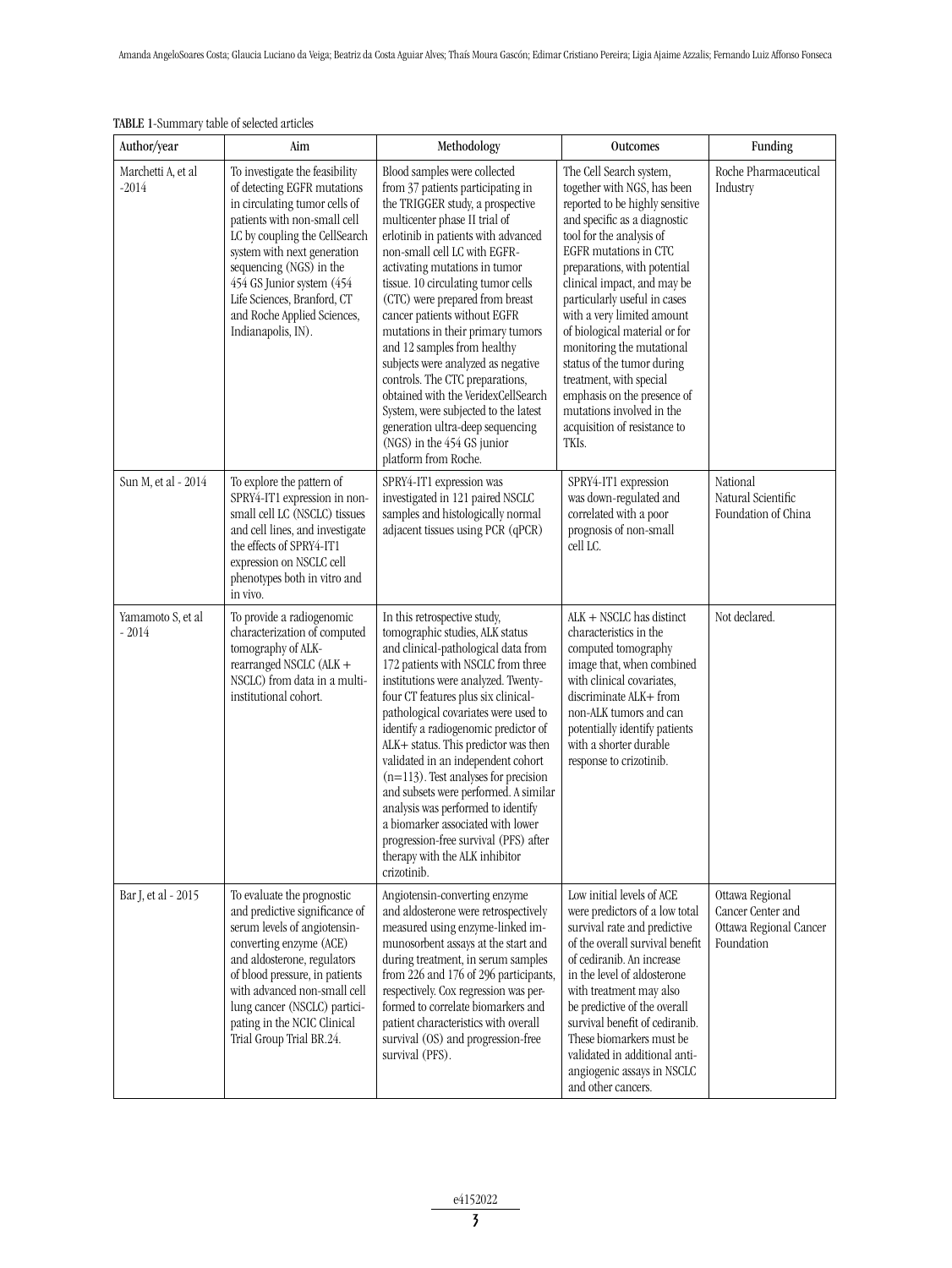| Chen X, et al - 2015          | To investigate the diagnostic<br>performance of folate-<br>receptor positive circulating<br>tumor cell in distinguishing<br>non-small cell LC (NSCLC)<br>from benign lung disease,<br>a new polymerase chain<br>reaction (PCR) technique<br>targeting ligand detection.                                                                                                               | Circulating tumor cells from 3 mL<br>of blood were enriched by leukocyte<br>immunomagnetic depletion and then<br>labeled with a conjugate of a tumor-<br>specific folic acid and a synthesized<br>oligonucleotide. After washing<br>the free conjugates, the removed<br>ligand conjugates were analyzed by<br>quantitative PCR.                                                                                                                                                                                                                         | The ligand-targeted PCR<br>technique was feasible and<br>reliable for detecting folate<br>receptor-positive circulating<br>tumor cells in patients with<br>NSCLC, and circulating<br>tumor cell levels could be<br>used as a useful biomarker<br>for the diagnosis of NSCLC.                                                                                                   | This research was<br>partially supported by<br>the Guide Project of the<br>Science and Technology<br>Commission of<br>Shanghai Municipality<br>(grant 124119a8000);<br>the Forefront and<br><b>Emerging Technology</b><br>Projects of Shanghai<br>Shenkang Hospital<br>Development Center<br>(grant SHDC12013102);<br>and the key project<br>supported by Shanghai<br>Science and Technology<br>Commission (grant<br>13441902200). |
|-------------------------------|---------------------------------------------------------------------------------------------------------------------------------------------------------------------------------------------------------------------------------------------------------------------------------------------------------------------------------------------------------------------------------------|---------------------------------------------------------------------------------------------------------------------------------------------------------------------------------------------------------------------------------------------------------------------------------------------------------------------------------------------------------------------------------------------------------------------------------------------------------------------------------------------------------------------------------------------------------|--------------------------------------------------------------------------------------------------------------------------------------------------------------------------------------------------------------------------------------------------------------------------------------------------------------------------------------------------------------------------------|------------------------------------------------------------------------------------------------------------------------------------------------------------------------------------------------------------------------------------------------------------------------------------------------------------------------------------------------------------------------------------------------------------------------------------|
| Shimizu T, et al -<br>2016    | The aim of this study is<br>to determine whether the<br>number of TYMS gene<br>copies predicts the outcome<br>in patients<br>receiving pemetrexede<br>(PMT). The association<br>between the number of<br>copies of the TYMS gene<br>and the therapeutic efficacy<br>of PMT plus carboplatin<br>(CBDCA) in patients with<br>advanced NSCLC was<br>investigated in a phase II<br>study. | The participants were patients who<br>had never undergone treatment<br>with chemotherapy, with advanced<br>non-small cell LC, treated with<br>pemetrexed plus carboplatin<br>(CBDCA), a prospective phase II<br>clinical study. TYMS (Thymidylate<br>synthase) expression was assessed<br>in 40 patients by gene copy number<br>and protein expression using FISH<br>and IHC. Therapeutic efficacy was<br>assessed by investigating response<br>rate (RR), disease control rate (DCR),<br>progression free survival (PFS) and<br>overall survival (OS). | The analysis of the number<br>of TYMS gene copies is more<br>adequate than TYMS protein<br>expression for evaluation<br>of TYMS expression.<br>Amplification of the TYMS<br>gene predicts outcomes for<br>patients with NSCLC who<br>receive premetrexede.                                                                                                                     | Not declared                                                                                                                                                                                                                                                                                                                                                                                                                       |
| Niemeijer AN, et<br>al - 2018 | To show that PD-L1 and<br>PD-1 tumor expression<br>can be<br>non-invasively quantified<br>using PET-CT in patients<br>with non-small cell LC.                                                                                                                                                                                                                                         | Participating patients underwent full<br>body scans for PD- (L) 1 using PET-<br>CT. Thirteen patients were included<br>in this<br>exploratory of an open, single-center,<br>one-arm biomarker study, the first in<br>humans.                                                                                                                                                                                                                                                                                                                            | PD-L1 and PD-1 tumor<br>expression can be non-<br>invasively quantified using<br>PET-CT in patients with non-<br>small cell LC. Entire body<br>PD-(L) 1 PET-CT reveals<br>significant heterogeneity<br>in the uptake of the tumor<br>tracer both between patients<br>and between different tumor<br>lesions within patients.                                                   | Bristol-Myers Squibb<br>(BMS)                                                                                                                                                                                                                                                                                                                                                                                                      |
| Villalobos M, et al<br>- 2018 | The aim of this study was to<br>assess the impact of ERCC1<br>on the survival of patients<br>with non-squamous<br>NSCLC (NS-NSCLC) stage<br>IIIB / IV participating in the<br>INNOVATIONS trial, treated<br>with erlotinib / bevacizumab<br>(EB) or cisplatin /<br>gemcitabine / bevacizumab<br>$(PGB)$ .                                                                             | Retrospective analysis of the<br>tumor tissue of 72 patients<br>using immunohistochemistry to<br>evaluateERCC1 expression. The<br>distribution between treatment arms<br>was equal (36 patients in each). Two<br>different H scores were calculated and<br>correlated with survival.                                                                                                                                                                                                                                                                    | The findings support the<br>hypothesis that patients<br>whose tumors have low<br>ERCC1 expression benefit<br>from cisplatin-based<br>chemotherapy. In patients<br>treated with erlotinib and<br>bevacizumab, a positive<br>effect on progression free<br>survival was found for<br>ERCC1 positive tumors based<br>on the H score, but not with<br>the modified scoring system. | Roche Pharmaceutical<br>Industry                                                                                                                                                                                                                                                                                                                                                                                                   |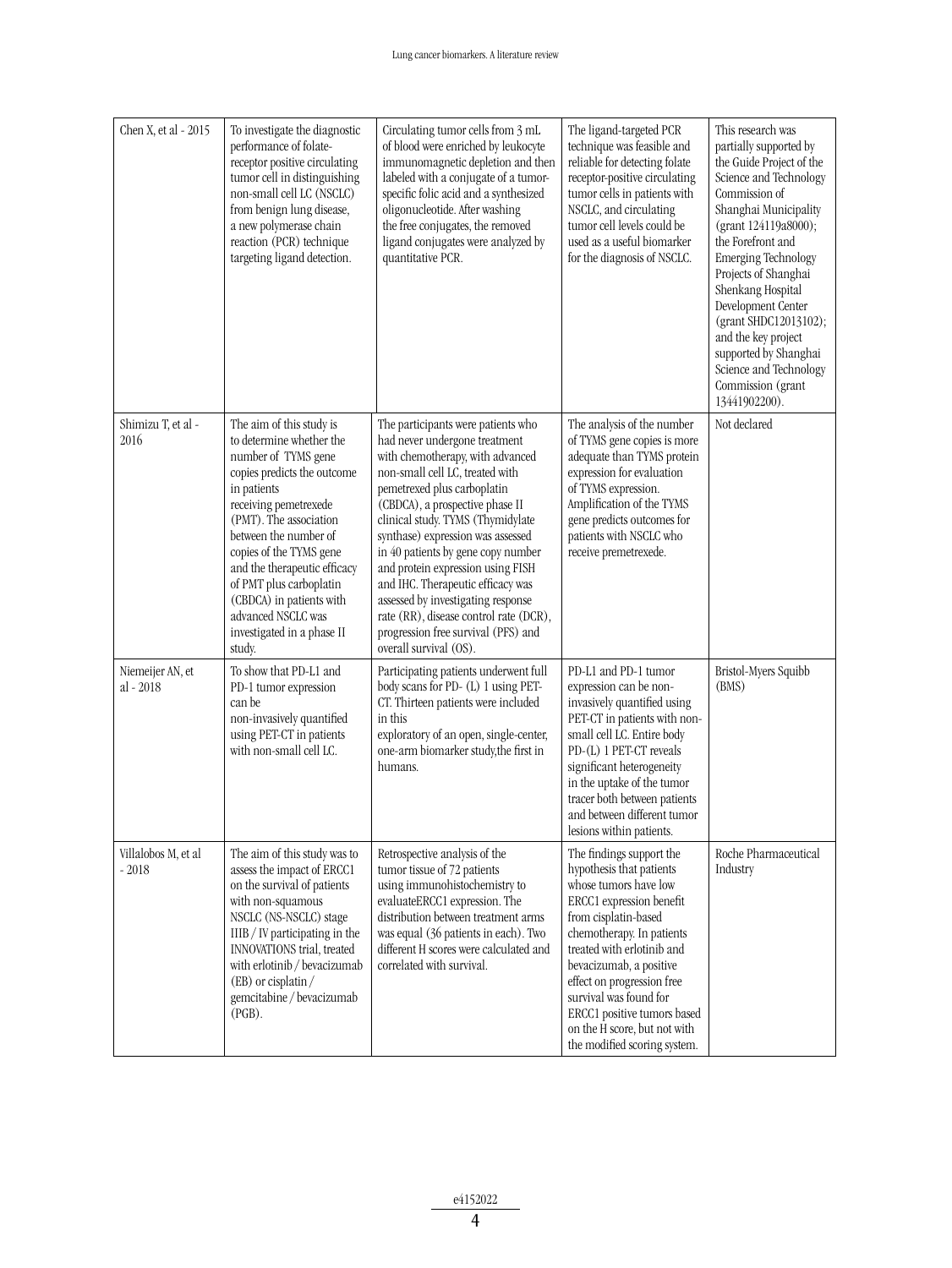cancer, such as in non-small cell LC. Mutations in the EGFR gene, for example, the deletion in exon 19 or exon 21 (L858R), are considered activators and are predictive of good prognosis in therapies with tyrosine kinase inhibitors (erlotinib and gefinitib), others, such as an exon 20 mutation (T790M), usually appear after sometime during treatment and characterize resistance to therapy. Both mutations are considered pharmacogenetic biomarkers in non-small cell LC and help predict treatment outcomes<sup>(7)</sup>.

The peripheral blood of individuals with cancer contains free DNA molecules from tumor cells, also known as circulating tumor cells (CTCs). CTCs have been shown to be detectable in patients with advanced non-small cell  $LC^{(9)}$ .

A research group evaluated EGFR-activating mutations from CTC preparations, extracted from blood samples from patients with non-small cell LC. CTC preparations were obtained by the Veridex Cell Search System and submitted to the latest generation ultra-deep sequencing (NGS) in the 454 GS junior platform from  $Roche^{(10)}$ .

The possibility of detecting genetic mutations in CTCs instead of conventional tissue biopsy has some advantages: First, blood samples can be more easily and repeatedly obtained whereas tissue biopsies are invasive procedures and re-biopsies are challenging; Second, CTC scan represent the current state of neoplastic growth and are important in monitoring recurrences and in the development of tumor resistance; Third, CTCs can represent the entire neoplastic process (primary tumor/metastasis), while biopsy in a single location cannot reflect the various tumor sites.

The study demonstrated for the first time that it is possible to detect EGFR mutations through state-of-the-art ultra-deep sequencing from CTC preparations and the new diagnostic approach could be particularly useful in cases with limited amounts of biological material or to evaluate the mutational status of the tumor during treatment, especially in mutations developed in the acquisition of resistance to tyrosine kinase inhibiting therapies.

#### SPRY4-IT1 Expression in Long Non-coding RNAs

Although the human genome is 75% transcribed, a large fraction of this genome is non-coding, and produces long noncoding RNAs called IncRNAs, only 2% of the genome encodes proteins $(11)$ .

These IncRNAs participate in several biological processes, including modulation of apoptosis, invasion and reprogramming of stem cell pluripotentiality and parental imprinting, for these reasons, they are of great interest in oncological diseases $(12)$ .

The SPRY4-IT1 IncRNA is an intronic derivative within SPRY4 (pulverized RTK signaling antagonist 4), which is a protein coding gene located in chromosome 5, widely expressed in the lung, adrenal tissue and others $(13)$ .

The SUN et al., 2014 research group explored SPRY4-IT1 expression in NSCLC tissues and cell lines and what effects this expression had on NSCLC cell phenotypes both *in vitro* and *in vivo*<sup>(13)</sup>. To assess whether SPRY4-IT1 expression would affect tumorigenesis, cells of the SPC-A1 lineage (pulmonary adenocarcinoma cells) containing pCDNA-SPRY4-IT1 and empty vectors (SPC-A1 cells only) were inoculated into female mice. Eighteen days after injection tumors formed in the pCDNA-SPRY4- IT1 group were found to be smaller than those obtained from the control group.

The study demonstrated that the low SPRY4-IT1 expression is related to poor prognosis in patients with NSCLC, with low survival rates and high risk of metastases. On the other hand, high SPRY4-IT1 expression has been shown to inhibit the proliferation, migration and invasion of NSCLC cells and induce apoptosis.

These findings are important in understanding the pathogenesis of NSCLC and in directing targets for new therapies and for diagnosis, suggesting that SPRY4-IT1 could be a biomarker for poor prognosis in NSCLC.

#### Radiogenomic ALK (Anaplastic Lymphoma Kinase) gene

Located in chromosome 2, this gene encodes a tyrosine kinase receptor. This protein is composed of an extracellular domain, a hydrophobic elongation that corresponds to a transmembrane passage region, and an intracellular kinase domain. It is of great importance in brain development and exerts its effects on specific neurons in the nervous system.

This gene was found to have been rearranged, mutated or amplified in a number of tumors, including non-small cell LC, which represent up to 5% of all primary diagnoses and tend to occur in children and in patients without a history of smoking or ex-light smokers (10 packs/year). Chromosomal rearrangements are the most common genetic alterations in this gene and result in the creation of multiple fusion genes in tumorigenesis (known as EML4-AKL translocation) $(14,15)$ .

Yamamoto et al., 2014 research group evaluated a way to characterize the ALK radiophenotype using computed tomography. A quantitative score was created, with the creation and validation of this score occurring in two stages: the first consisted of defining a radiogenomic biomarker of the ALK state in computed tomography in a training set, the second phase consisted of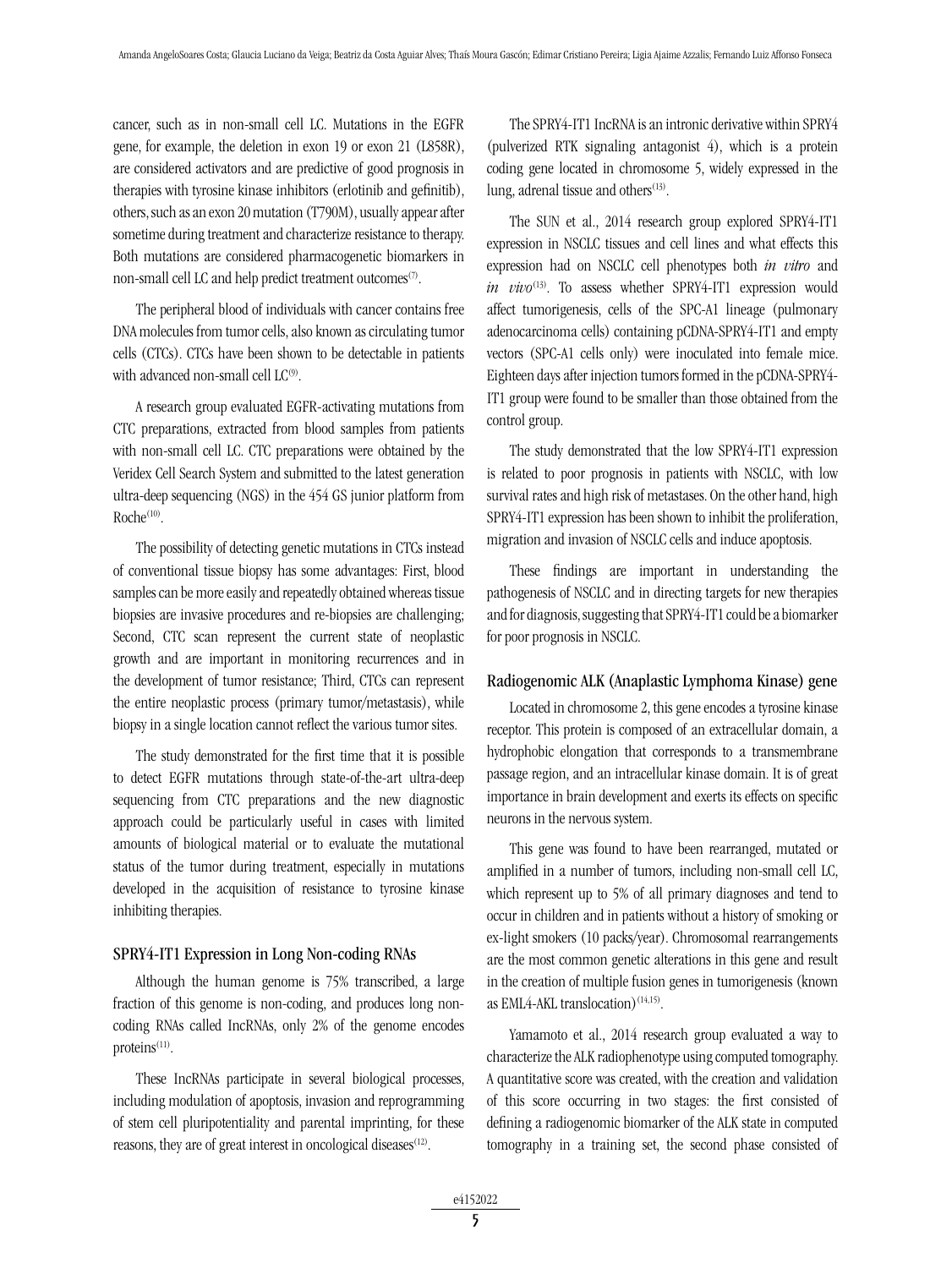validating this biomarker in an independent set of patients<sup>(16)</sup>. A total of 172 patients were included in this study, 47 ALK+, 65 with EGFR mutation, 41 with wildtype EGFR, 6 with KRAS mutation and 13 with TP53 mutation. Four characteristics were selected as predictive of ALK+ status, these being: central tumor location, pleural effusion, absence of pleural tail sign and age under 60 years.

The advantages of using an image score to identify the ALK+ phenotype in computed tomography data is, in addition to the ease of calculation, evidenced by the interobserver reliability tested in the study, it is easily detected in almost all patients through routine clinical evaluation, without being invasive.

The purpose of using the image score is not to replace the molecular test, but rather to provide radiologists with a tool to better understand the distinctive findings associated with ALK+ tumors and to raise clinical suspicion for this molecular subtype when appropriate through a more profound use of clinical imaging information associated with clinical covariates. In addition to discriminating ALK+ tumors from non-ALK tumors, an image biomarker can also identify patients with a short duration of response to ALK inhibitor therapy (crizotinib), thus aiding in the determination of the stage.

# Serum Angiotensin-Converting Enzyme (ACE) and Aldosterone Levels

The renin-angiotensin-aldosterone system (RAAS) is one of the main regulators of blood pressure and is also implicated as a potential regulator of angiogenesis $(17,18)$ .

Angiotensin II formed by the angiotensin-converting enzyme (ACE) activates AT1 and AT2 receptors, with the activation of the AT1 receptor increasing endothelial production of reactive oxygen species through adenine and nicotinamide dinucleotide phosphate (NADP), reducing localized nitric oxide levels and causing endothelial dysfunction. In addition, the activation of AT1 can induce tissue fibrosis in some situations and increase interstitial tissue pressure (ITP) in affected organs. This endothelial dysfunction and increased ITP can limit the delivery of nutrients by the vascular system $(17-25)$ .

Bar et al., 2015, tested the hypothesis that high RAAS activity indicates an unfavorable environment for angiogenesis, along with endothelial dysfunction and increased ITP, and therefore, may be related to a favorable prognosis and/or inhibition of the signaling pathway of vascular endothelial growth factor, a promising therapeutic target for NSCLC cells, one of these inhibitors beingcediranib®. ACE and aldosterone were chosen because they are relatively stable in serum samples<sup> $(26)$ </sup>. The results of the study supported the hypothesis that greater RAAS activity is associated with a good prognosis, however high activity was inversely correlated with antiangiogenic efficacy. Patients with baseline ACE levels (less than or equal to 115 ng/mL) benefited from the combination of cediranib® + chemotherapy, and increased levels of aldosterone (above 250 pg/mL) during treatment with cediranib revealed a positive prognosis and is possibly a good marker of the efficiency of antiangiogenic treatment. Low serum ACE levels (<115 ng/mL) were predictive of improvement in the overall survival rate after treatment with cediranib®.

The role of serum ACE and aldosterone levels as predictive and prognostic biomarkers for antiangiogenic treatments needs to be further explored in future studies.

#### Folate Receptor-Positive Circulating Tumor Cells

Folate receptors (FRs) are cell surface glycoproteins, highly expressed in NSCLC (approximately 72% to 83% over express FR on the cell surface) $(27,28)$ .

The Chen et al., 2015 research group tested folate-receptor positive performance in circulating tumor cells in order to distinguish patients with NSCLC from those with benign lung diseases (pneumonia, pulmonary tuberculosis, bronchiectasis or pneumothorax), using ligand-targeted polymerase chain reaction (LT-PCR) technique. In addition, diagnostic yields between CTCs and other tumor markers (carcinoembryonic antigen [CEA], neuron specific enolase [NSE] and Cyfra 21-1) in patients with NSCLC were compared<sup>(29)</sup>. This study included 756 participants of which 56 were healthy volunteers, 227 had benign lung disease and 473 initially diagnosed with NSCLC. The specificity and sensitivity of the CTC diagnostic model in combination with tumor markers and only with tumor markers (CEA in combination with NSE and Cyfra 21-1) were tested using binary logistic regression analysis to determine whether CTC can improve the accuracy of diagnosis.

Based on the receiver operator characteristic (ROC) curve, the ideal cut-off point for differentiating patients with NSCLC and benign lung disease was 8.93 units, with a sensitivity of 74.4% and specificity of 86.6 %.Patients with NSCLC showed a curve value of  $12.41 \pm 9.02$  units, a significantly higher number than patients with benign lung disease with 6.95  $\pm$  5.45 units and healthy patients with  $5.95 \pm 4.57$  units.

The LT-PCR technique used in this study was based on negative leukocyte depletion followed by labeling with folatelinked oligonucleotide and quantification with quantitative PCR. The study demonstrated that CTC levels in NSCLC patients are increased when compared to patients with benign lung diseases and healthy volunteers.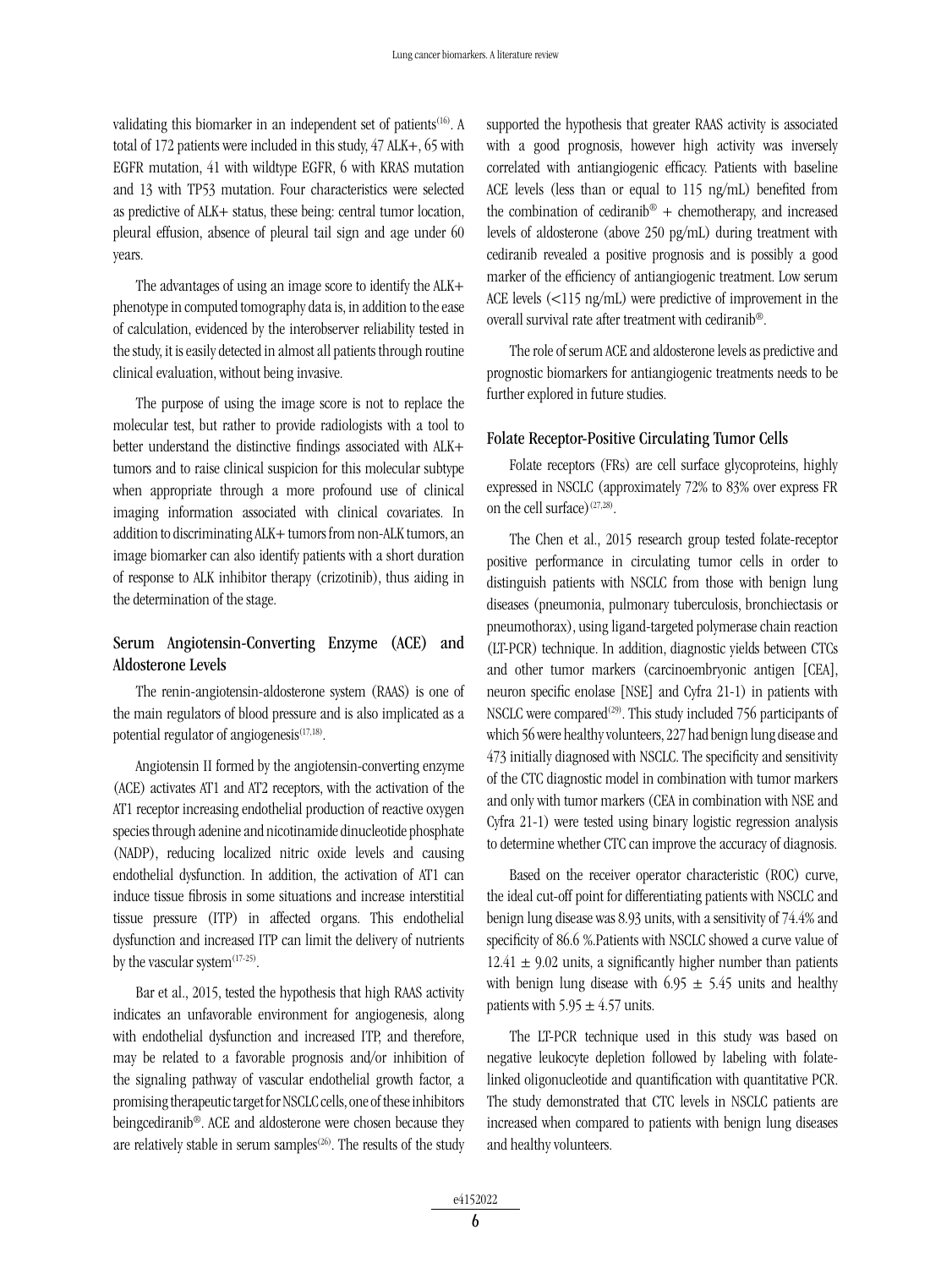The LT-PCR technique proved to be viable and reliable in the detection of folate-positive CTCs in patients with NSCLC, CTC levels can be used as biomarkers in the diagnosis of NSCLC, especially when combined with other serum tumor markers. Further studies are needed to investigate the prognostic or "liquid biopsy" value of CTCs when detected by the LT-PCR method in patients with NSCLC, however results are promising.

## Thymidylate Synthase (TYMS)

Thymidylate synthase (TYMS) is a folate-dependent enzyme that is involved in DNA synthesis, DNA repair and cancer cell proliferation<sup>(30,31)</sup>.

Pemetrexed is an antifolate antineoplastic agent that selectively and potently inhibits TYMS, this being the main therapeutic target of the drug. Overexpression of TYMS correlates with resistance and decreased sensitivity to pemetrexed in cancer cell lines.

Shimizu et al., 2016 research group assessed how the number of copies of the TYMS gene predicts the outcomes of pemetrexed therapy and how it interferes with the therapeutic efficacy of the combination of pemetrexed with carboplatin in patients with NSCLC in an open phase II clinical trial $(32)$ .

Forty patients with advanced NSCLC (stage IIIB or stage IV), who had never undergone chemotherapy, with ages between 20 and 75 years, were evaluated for TYMS (gene and protein) expression in cancerous tissue. The patients were separated into two groups according to the number of TYMS gene copies: the amplified TYMS group and the non-amplified TYMS group. Evaluating the rates of response, disease control, progression-free survival and overall survival, the non-amplified TYMS group performed better than the group with amplified TYMS. No patient in the amplified TYMS group achieved a complete or partial response to therapy. TYMS protein expression was not significantly correlated with the number of copies of the TYMS gene.

The results showed that the number of copies of the TYMS gene is a better predictive biomarker for the response to pemetrexed therapy than TYMS protein expression. Amplification of the TYMS gene can be measured in LC tissue at low cost, using the fluorescence in situ hybridization (FISH) technique, which in addition to being more sensitive and specific, is apparently more suitable in clinical practice when compared to mRNA and TYMS protein expression $(32)$ .

In summary, the analysis of the number of copies of the TYMS gene proved to be a useful method for the evaluation of TYMS expression in LC tissue and the amplification of the TYMS gene is a predictor of outcomes in pemetrexed therapy.

## PD-1 and PD-L1 expression

The programmed cell death receptor-1 (PD-1) is expressed on the cell surface of activated T cells. PD-L1 and PD-L2 are ligands for the PD-1 receptor and are commonly expressed on the surface of dendritic cells or macrophages.

Both the receptor and the ligands belong to the family of immune checkpoint proteins and act as co-inhibitors that can inhibit or limit the response of T cells.The PD-1/PD-L1 system ensures that the immune system is activated only at the right moment, in order to minimize chronic autoimmune inflammations(33,34).

PD-L1 expression, measured by immunohistochemistry, is related to the rate of progression-free survival after therapy with monoclonal antibodies. Approximately 10% of patients whose cells do not express PD-L1, detected by immunohistochemistry, have a favorable response to PD-(L) 1 therapy. This fact can be explained due to the heterogeneity of PD-L1 expression by small cell lung  $t$ umors<sup>(34)</sup>.

Controversies in PD-L1 expression in tumors, detected using immunohistochemistry, question whether this could be a good biomarker for therapies with monoclonal antibodies.

Niemeijer et al., 2018, quantified PD-1 PD-L1 expression in patients with NSCLC, using whole body positron emission tomography (PET Scan), a non-invasive technique, using the radiotracers 18F-BMS-986192 and 89Zr-nivolumab. The study demonstrated that the use of PET Scan with the radiotracers 18F-BMS- 986192 and 89Zr-nivolumab, is viable and safe in the quantification of PD-1 and PD-L1. This implies that these markers could be used to quantify the expression of PD- (L) 1 non-invasively in future immunotherapeutic studies. As this is a small study, larger data sets are needed to validate these results<sup> $(34)$ </sup>.

#### ERCC1 expression

The excision repair cross-complementation group 1 (ERCC1) protein is involved in the nucleotide excision repair pathway and is necessary for repairing DNA lesions. O gene codificante localizado no cromossomo 19q, é expresso em todos os tecidos em níveis relativamente elevados.The coding gene, located in chromosome 19q, is expressed in all tissues at relatively high levels<sup> $(35)$ </sup>.

Studies have demonstrated a correlation between ERCC1 levels and the results of platinum-based chemotherapy in patients with NSCLC. Villalobos et al., 2018 conducted a study to assess the impact of ERCC1 levels on the survival of patients with advanced non-squamous (stages IIB/IV) NSCLC participating in the INNOVATIONS trial (open, randomized multicenter phase II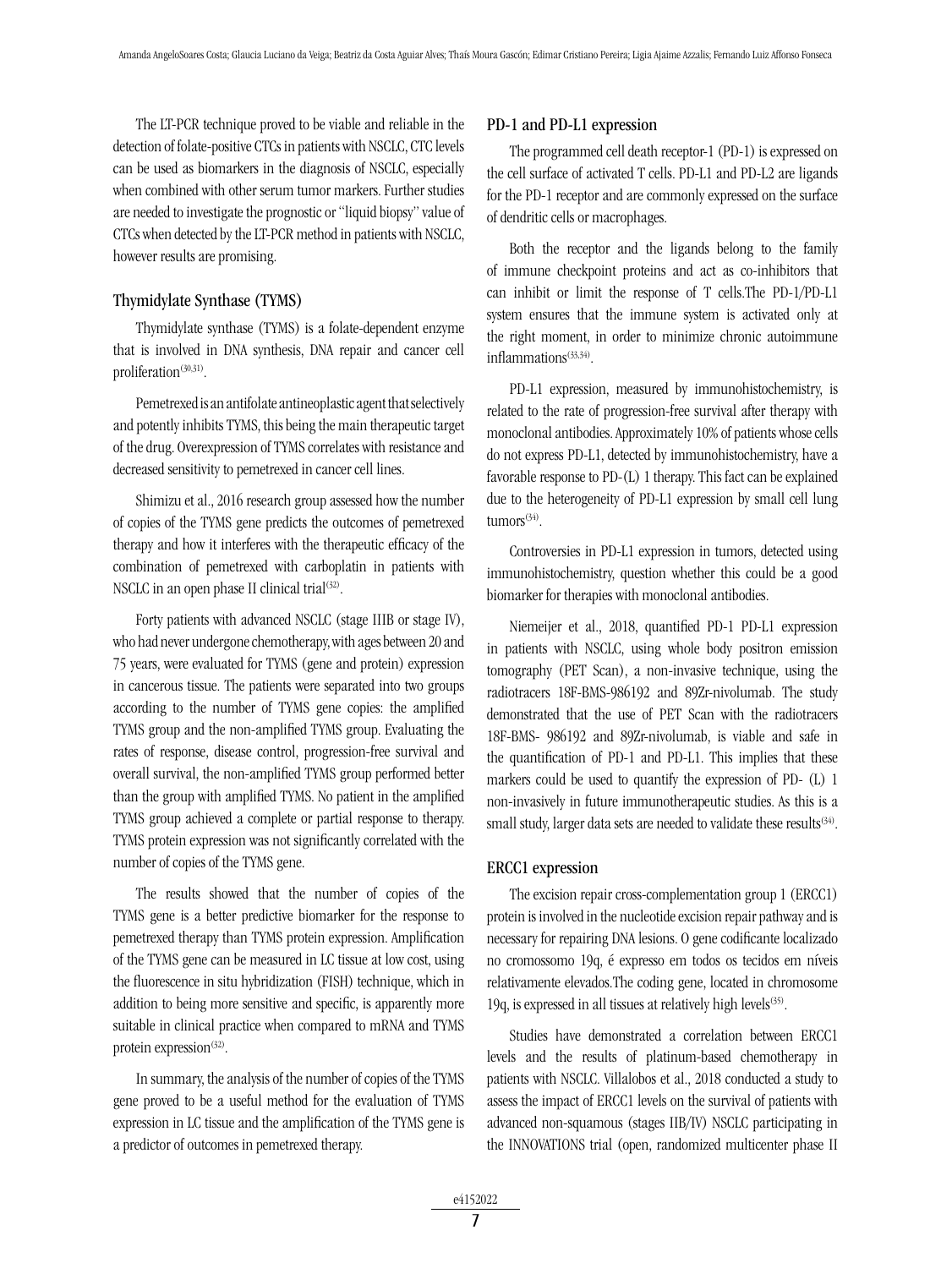study), who received erlotinib/bevacizumab (EB) or cisplatin/ gemcitabine/bevacizumab (CGB) as treatment. A total of 72 patients were assessed, equally distributed in each treatment arm (36 patients), the immunohistochemistry technique was used to evaluate ERCC1 expression and two scores: H and modified H were calculated and related to the survival rate<sup>(36)</sup>.

The percentage of positive tumor nuclei was calculated for each sample and a proportional score was assigned (0 if 0%, 0.1 if 1-9%, 0.5 if 10-49% and 1.0 if 50% or more) this proportion was multiplied by the nucleus staining intensity to obtain a final semi-quantitative H score, in the modified H score the H score was additionally calculated using the usual formula:  $[1 \times (\% \text{ cells})]$  $1+) + 2 \times$  (% cells  $2+) + 3 \times$  (% 3+ cells)]. The median values of all H/modified H scores were chosen as the cutoff points for the separation between ERCC1-positive tumors from ERCC1-negative  $t$ umors<sup>(36)</sup>.

The analyses performed showed longer progression-free survival in patients with negative ERCC1 treated with CGB (in both scores), which supports the hypothesis that patients with low levels of ERCC1 who have a poor prognosis can be treated with cisplatinbased chemotherapy to obtain better results. In patients treated with erlotinib and bevacizumab, a positive effect on progressionfree survival was found for ERCC1 positive tumors based on the H score, but not on the modified H score.

The inconsistent results between the two scoring systems, according to the authors, underscore the importance of an international consensus to demand a homogeneous evaluation methodology.

## **DISCUSSION**

In this review it was possible to note that the mechanism of lung carcinogenesis is not yet fully elucidated, although it has been widely studied. There are still numerous contradictions.

Biomarkers can be classified into several categories: diagnostic, stage prediction, prognostic and therapeutic choice/evolution. Notably, there is a large niche of studies on the early diagnosis of NSCLC, on the other hand, studies on the evaluation and prediction of therapeutic response have grown exponentially<sup>(10,13)</sup>.

CTCs are promising cells for the diagnosis of NSCLC, known to be expressed in blood from solid tumors. They have an important role in the development of metastases and improvements in CTC detection techniques, such as the Cell Search system associated with NGS, have shown great potential as "liquid biopsy", especially in LC where tissue accessibility is often a challenge, and have value in the assessment of both diagnostic and therapeutic efficacy.

Auxiliary biomarkers are necessary in imaging diagnostics, since there is a high rate of false positives in the screening process by computed tomography, which leads to multiple rounds of screening, radiation exposure, and increased time and costs. Therefore, the development of complementary non-invasive biomarkers can be of great use for better staging of the patient. In the case of the ALK state radiogenomic biomarker, presented in this review, there is also its utility in discriminating the best choice of therapy to be employed in each case  $(ALK+$  and non-ALK $)^{(16)}$ .

The evaluation of the expression of ACE and aldosterone, thymidylate synthase, PD-1/PD-L1 and ERCC1 proved to be important in the analysis of therapeutic efficacy and are in line with the personalized therapy strategy for combating NSCLC.

The innovative approach to quantify SPRY4-IT1 expression in long non-coding RNA played a relevant role in the understanding of lung carcinogenesis and in the analysis of prognosis, therefore being a considerable target for future studies<sup>(13)</sup>.

## **CONCLUSION**

Currently, only 16% of cancers are diagnosed at an early stage (localized cancer), when there are higher chances of treatment. Improvements in diagnosis facilitate the early detection of the disease and direct toward an effective intervention, these being necessary measures to reduce mortality rates due to LC.

Among the biomarkers presented in this review, folate receptors in circulating tumor cells, accessed through peripheral blood, was efficient in differentiating between benign lung diseases and NSCLC. The other biomarkers presented here showed effectiveness in evaluating the therapeutic response, aiding in prognostic prediction and directing toward the best intervention. SPRY4-IT1 expression in long non-coding RNA needs to befurther studied both as a therapeutic target and as a prognostic predictor.

Despite some biases present in the studies, such as insufficient number of patients, sometimes controversial conclusions, conflict of interest or lack of randomization, they represent the start of a new era and reveal a promising future for the treatment of LC, with increasingly more personalized and accurate therapies, which increase the chances of progression-free survival. There is still a vast universe to be unraveled and carrying out new studies that confirm the findings described here and further explore lung carcinogenesis of non-small cells are necessary.

Conflict of Interest: All authors disclaim any conflict of interest.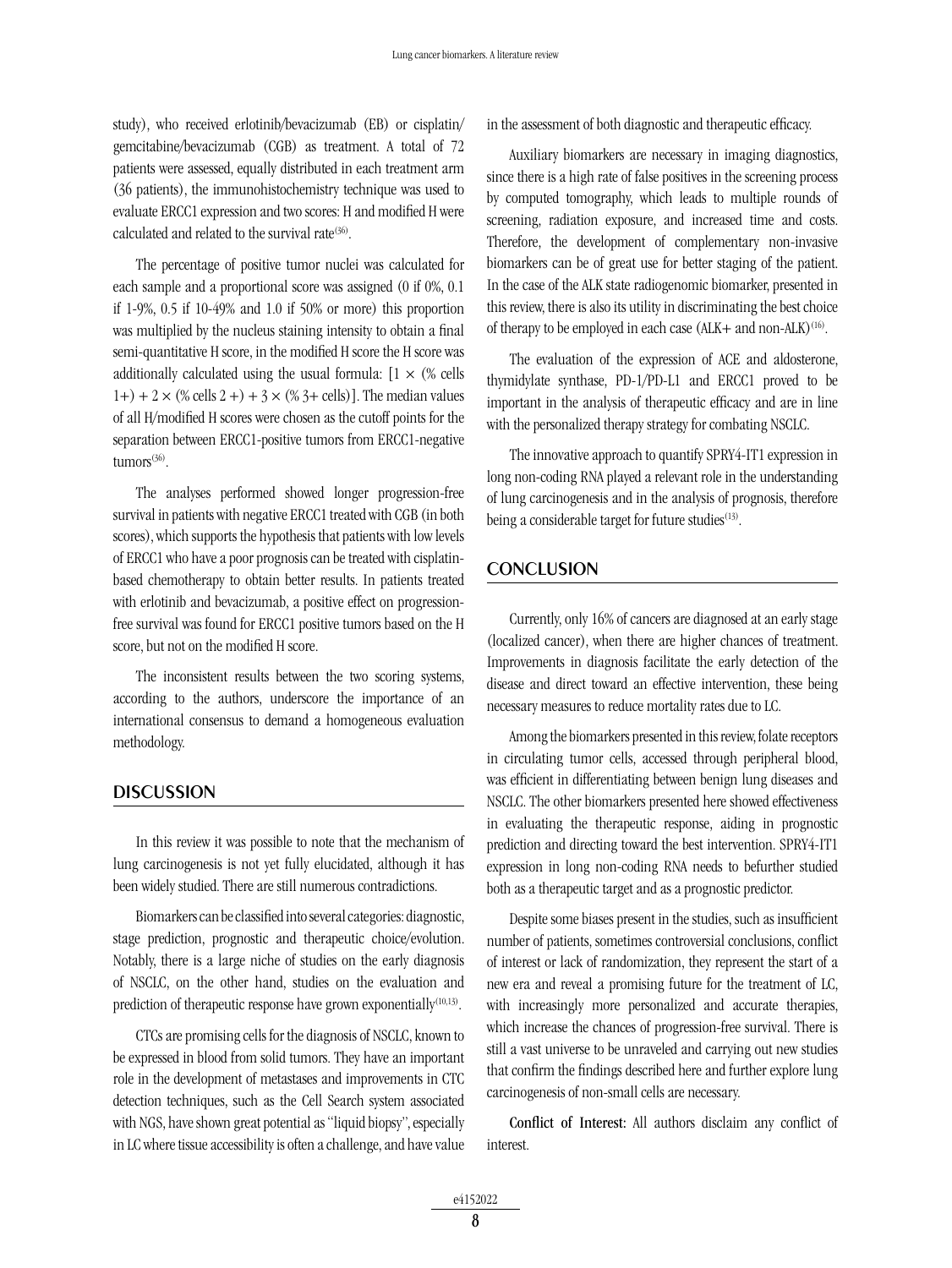## **REFERENCES**

- 1. Nasim F, Sabath BF, Eapen GA. Lung Cancer. Med Clin North Am. 2019; 103(3): 463-73.
- 2. De Sa VK, Coelho JC, Capelozzi VL, et al. Lung Cancer in Brazil: Epidemiology and Treatment Challenges. Lung Cancer (Auckl). 2016; 7: 141-8.
- 3. Araujo LH, Baldotto C, De Castro Jr G, et al. Lung Cancer in Brazil. J Bras Pneumol. 2018; 44(1): 55-64.
- 4. Torre LA, Siegel RL, Jemal A. Lung Cancer Statistics. Adv Exp Med Biol. 2016; 893: 1-19.
- 5. Collins LG, Haines C, Perkel R, et al. Lung cancer: Diagnosis And Management. Am Fam Physician. 2007; 75(1): 56-63.
- 6. Lemjabbar-Alaoui H, Hassan OU, Yang YW, et al. Lung cancer: Biology and treatment options. Biochim Biophys Acta. 2015; 1856(2): 189-210.
- 7. Jurišić V, Obradovic J, Pavlović S, et al. Epidermal Growth Factor Receptor Gene in Non-Small-Cell Lung Cancer: The Importance of Promoter Polymorphism Investigation. Anal Cell Pathol (Amst). 2018: 6192187.
- 8. Hodoglugil U, Carrillo MW, Hebert JM, et al. PharmGKB summary: very important Pharmacogene information for the Epidermal growth factor receptor. Pharmacogenet Genomics. 2013; 23(11): 636-42.
- 9. Krebs MG, Sloane R, Priest L, et al. Evaluation and Prognostic significance of Circulating Tumor cells in patients with non-small-cell Lung cancer. J Clin Oncol. 2011; 29(12): 1556-63.
- 10. Marchetti A, Grammastro MD, Felicioni L, et al. Assessment of EGFR mutations in circulating tumor cell preparations from NSCLC patients by next generation sequencing: toward a real-time liquid biopsy for treatment. PLoS One. 2014; 9(8): e103883.
- 11. Mekahli D, Bultynck G, De Smedt H, et al. Endoplasmic-reticulum Calcium depletion and disease. Cold Spring Harb Perspect Biol. 2011; 3(6): a004317.
- 12. Fatica A, Bozzoni I. Long non-coding RNAs: new players in cell differentiation and development. Nat Rev Genet. 2014; 15(1): 7-21.
- 13. Sun M, Liu XH, Lu KH, et al. EZH2-mediated epigenetic suppression of long noncoding RNA SPRY4-IT1 promotes NSCLC Cell proliferation and Metastasis by affecting the Epithelial-Mesenchymal transition. Cell Death Dis. 2014; 5: e1298.
- 14. Hallberg B, Palmer RH. Mechanistic insight into ALK receptor tyrosine kinase in human cancer biology. Nat Rev Cancer. 2013; 13(10): 685-700.
- 15. Hallberg B, Palmer RH. The Role of the ALK receptor in Cancer biology. Ann Oncol. 2016; 27(3): iii4-iii15.
- 16. Yamamoto S, Korn RL, Oklu R, et al. ALK molecular phenotype in non-small cell lung cancer: CT radiogenomic characterization. Radiol. 2014; 272(2): 568-76.
- 17. Ebrahimian TG, Tamarat R, Clergue M, et al. Dual effect of angiotensin-converting enzyme inhibition on angiogenesis in type 1 diabetic Mice. Arterioscler Thromb Vasc Biol. 2005; 25(1): 65-70.
- 18. Fraccarollo D, Galuppo P, Schraut S, et al. Immediate Mineralocorticoid receptor blockade improves myocardial infarct healing by modulation of the Inflammatory response. Hypertension. 2008; 51(4): 905-14.
- 19. Jain RK. Vascular and interstitial barriers to delivery of Therapeutic agents in tumors. Cancer Metastasis Rev. 1990; 9(3): 253-66.
- 20. Prud'homme GJ. Pathobiology of transforming growth factor beta in Cancer, Fibrosis and Immunologic disease, and therapeutic considerations. Lab Invest. 2007; 87(11): 1077-91.
- 21. Suda O, Tsutsui M, Morishita T, et al. Asymmetric dimethylarginine produces vascular lesions in endothelial nitric oxide synthase-deficient mice: involvement of renin-angiotensin system and oxidative stress. Arterioscler Thromb Vasc Biol. 2004; 24(9): 1682-8.
- 22. Van der Knaap R, Siemes C, Coebergh JWW, et al. Renin-angiotensin system inhibitors, angiotensin I-converting enzyme gene insertion/deletion polymorphism, and cancer: the Rotterdam Study. Cancer. 2008; 112(4): 748-57.
- 23. Veresh Z, Debreczeni B, Hamar J, et al. Asymmetric dimethylarginine reduces nitric oxide donor-mediated dilation of arterioles by activating the vascular renin-angiotensin system and reactive oxygen species. J Vasc Res. 2012; 49(4): 363-72.
- 24. Warnholtz A, Nickenig G, Schulz E, et al. Increased NADH-oxidase-mediated superoxide production in the early stages of atherosclerosis: evidence for involvement of the Renin-angiotensin system. Circ. 1999; 99(15): 2027-33.
- 25. Williams JS, Williams GH. 50th Anniversary of Aldosterone. J Clin Endocrinol Metab. 2003; 88(6): 2364-72.
- 26. Bar J, Ding K, Zhao H, et al. Angiotensin-Converting Enzyme and Aldosterone Serum Levels as Prognostic and Predictive Biomarkers for Cediranib in NCIC Clinical Trials Group Study BR.24. Clin Lung Can. 2015; 16(6): 189-201.
- 27. Christoph DC, Asuncion BR, Hassan B, et al. Significance of folate receptor alpha and thymidylate synthase protein expression in patients with nonsmall-cell lung cancer treated with pemetrexed. J Thorac Oncol. 2013; 8(1): 19-30.
- 28. O'Shannessy DJ, Yu G, Smale R, et al. Folate receptor alpha expression in lung cancer: Diagnostic and Prognostic significance. Oncotar. 2012; 3(4): 414-25.
- 29. Chen X, Zhou F, Li X, et al. Folate Receptor-Positive Circulating Tumor Cell Detected by LT-PCR-Based Method as a Diagnostic Biomarker for Non-Small-Cell Lung Cancer. J Thorac Oncol. 2015; 10(8): 1163-71.